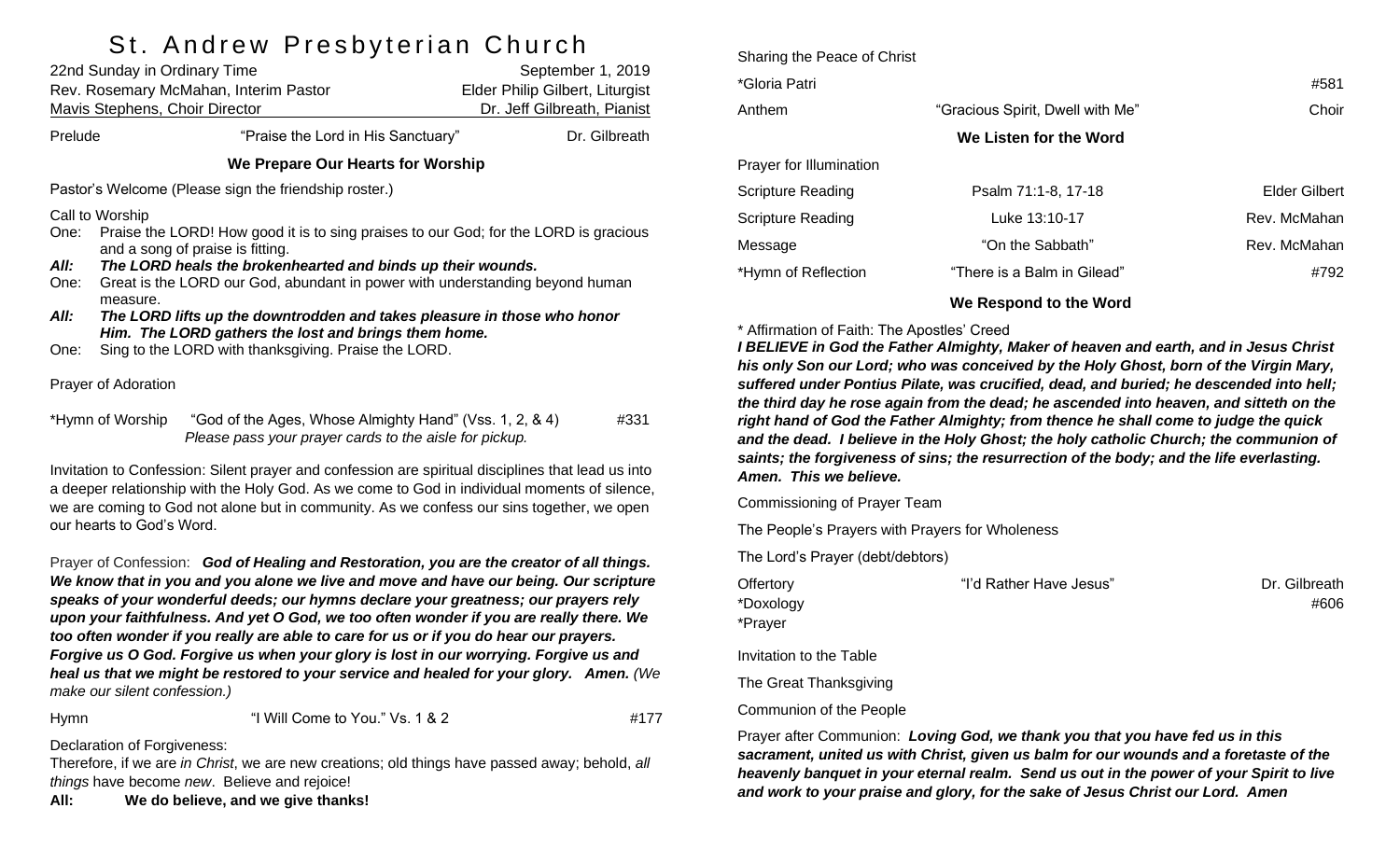### **We Go Forth to Minister**

\*Hymn of Sending "Sent Forth by God's Blessing" See Screen

\*Blessing and Sending Rev. McMahan **Rev. McMahan** 

Postlude **1988 CONFIDENT** Transformation of "Saved! Saved" **Dr. Gilbreath** \*All that are able are invited to stand.

*Bold italic type indicates our shared response.*

### *To Our Visitors & Guests:*

Welcome! It is a blessing to have you in worship with us today. We warmly invite your participation in the worship, fellowship, and ministry of this congregation where everyone is welcome as God's child. The pastor is available to answer any questions you might have after worship or by email or phone. There is a place for you here, and we are delighted to have you with us today.

### **To All:**

The baptismal font at the entrance into the sanctuary signifies baptism as the entrance into the Universal Church and our inclusion in the worldwide family of Jesus Christ. It reminds us to remember our baptisms and be thankful.

## **Prayer for Wholeness Opportunity:**

This morning in Worship, and in following first Sundays of the month, those in the congregation who have a special prayer request for healing for themselves or for someone else, or who have any other request close to their hearts, will be invited to come forward at the end of the People's Prayers. The pastor will offer a specific prayer for these unspoken requests and offer anointing with oil for those who would like to receive it.

If anyone would like a private prayer time, please make arrangements with Pastor Rosemary and she will schedule a mutual time. If you know of someone homebound who would like the Prayer Team (the pastor and another person) to visit, please encourage them to let Rosemary know. It is God who heals, but we are charged with praying for one another.

An audio and written copy of each week's sermon is available on the website at [www.standrewdecatur.org.](http://www.standrewdecatur.org/)

# Welcome to



# *"Growing in Faith; Sharing the Good News; Living in God's Love."*

September 1, 2019

Rev. Rosemary McMahan, Interim Pastor 3310 Danville Rd. SW Decatur, AL 35603 Office: (256) 355-6310 [churchoffice@standrewdecatur.org](mailto:churchoffice@standrewdecatur.org) pastor@standrewdecatur.org [www.standrewdecatur.org](http://www.standrewdecatur.org/)